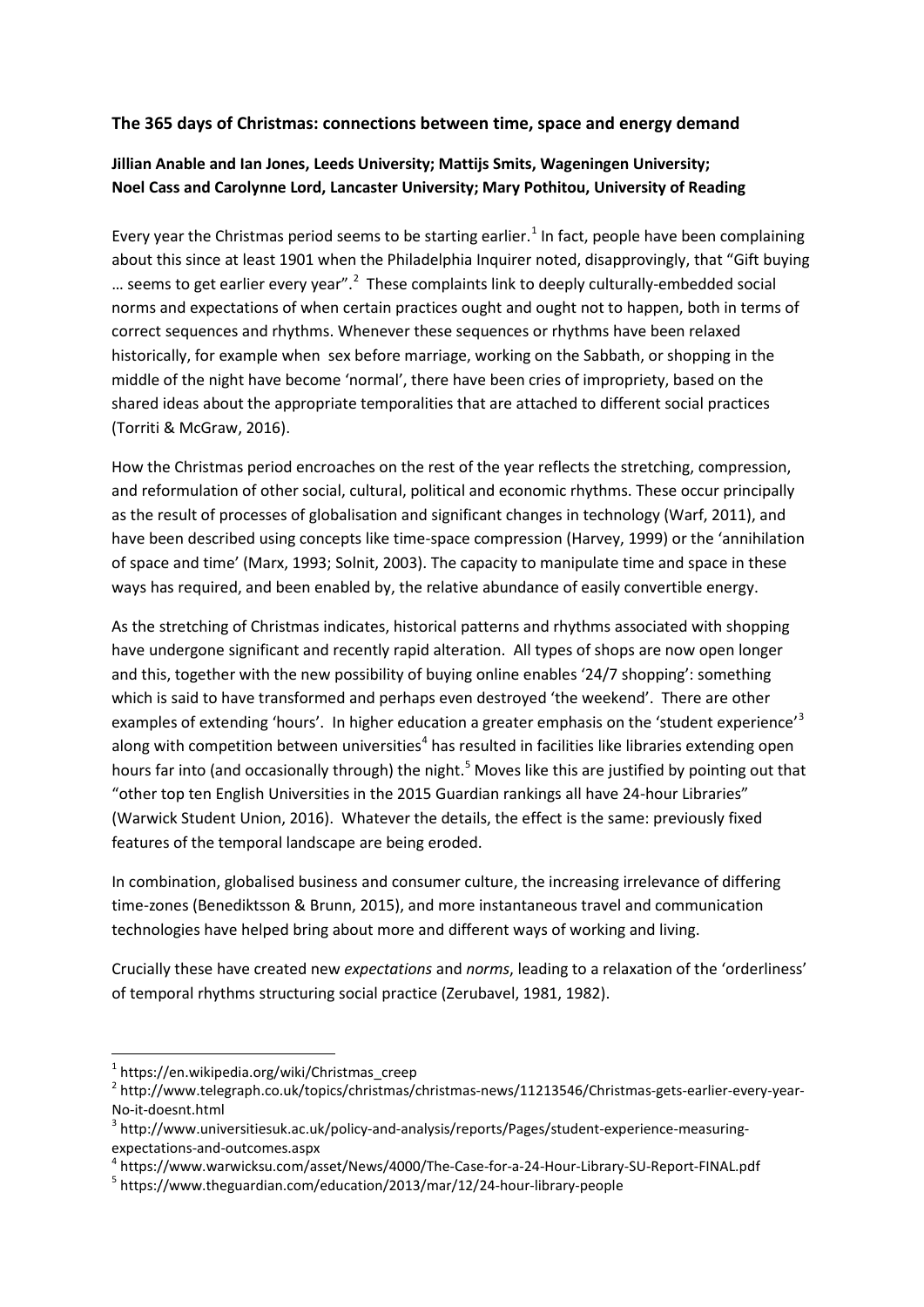This reconfiguring of social-temporal rhythms draws attention to several important questions. In particular, what is the impact on energy demand of a 365/24/7 economy? Equally significant, is it an abundance of energy, and energy-demanding devices that have enabled these trends?

The rise of international air travel has relaxed physical constraints, and ICTs allow instantaneous virtual communication with anyone, anywhere, at any time. Together these have been said to annihilate space through stretching the times at which activities take place. Though 'timespaces' are interlinked (May & Thrift, 2001; Schatzki, 2010) does a focus on time, rhythms and the regularity of practices reveal another face of these processes?

In a 24/7, connected, always-on society, where and when an individual is situated no longer defines the possibilities and appropriateness of which practices to perform. This is significant in that more overlapping rhythms and expectations of what can be done require more and bigger infrastructures: more roads, more powering and servicing of different spaces, more data centres<sup>[6](#page-1-0)</sup> to facilitate different, geographically dispersed activities. As others have observed, the apparent 'dematerialisation' of online shopping (Cullinane, Edwards, & McKinnon, 2008) still requires thousands of delivery vans (often travelling on congested urban road space), warehousing and storage, etc. in its 'backstage'(Goffman, 1978). As such, while the 24/7 economy promises flexibility and 'instantaneous consumption', facilitating this requires locking in a high energy demand future.

Having things open 24 hours could have other systemic effects, enabling and reflecting increasing and more intensive interconnections between practices and rhythms, and establishing both denser and potentially more fragile forms of interdependence.

The consequences for energy demand are likely to vary and take different forms. 24/7 libraries clearly require more energy to run, but on-demand transport systems *may* be more efficient under certain circumstances (McKinnon, Browne, Whiteing, & Piecyk, 2015). In the past, social and temporal rhythms were tightly bound to seasonal rhythms and those of night and day – partly because of limited energy resources, and/or a lack of technologies capable of converting energy into light, heat, movement, and communication etc. In some part of the world these constraints no longer seem to pertain. So are there any limits to the stretching of practices in space and time?

Although what Zerubavel would call the physiotemporal rhythm of light and dark caused by the rotation of the earth can be compensated for by electric light, biological needs may limit how long *we* can stay 'switched on'. For example, though university facilities are open later, such capacity is often under-utilised, coming into conflict with other rhythms, such as the biological need for rest and sleep or the social need for non-scholastic pursuits. The mental health charity MIND notes that this kind of provision "could result in students feeling that they should be spending every spare moment studying. This is not a sustainable approach. Extended periods of pressure, including a lack of sleep ... can all have a huge impact on mental wellbeing."<sup>[7](#page-1-1)</sup> There may also be (geo-)political consequences of extending an 'always on' culture, grounded in forms of energy-abundance that are currently only available for the 'happy' few (Moran & Russell, 2009).

<span id="page-1-0"></span> <sup>6</sup> http://www.demand.ac.uk/27/01/2015/article-society-pushes-to-go-faster-but-data-binges-carryenvironmental-costs/<br><sup>7</sup> https://www.theguardian.com/education/2013/mar/12/24-hour-library-people

<span id="page-1-1"></span>